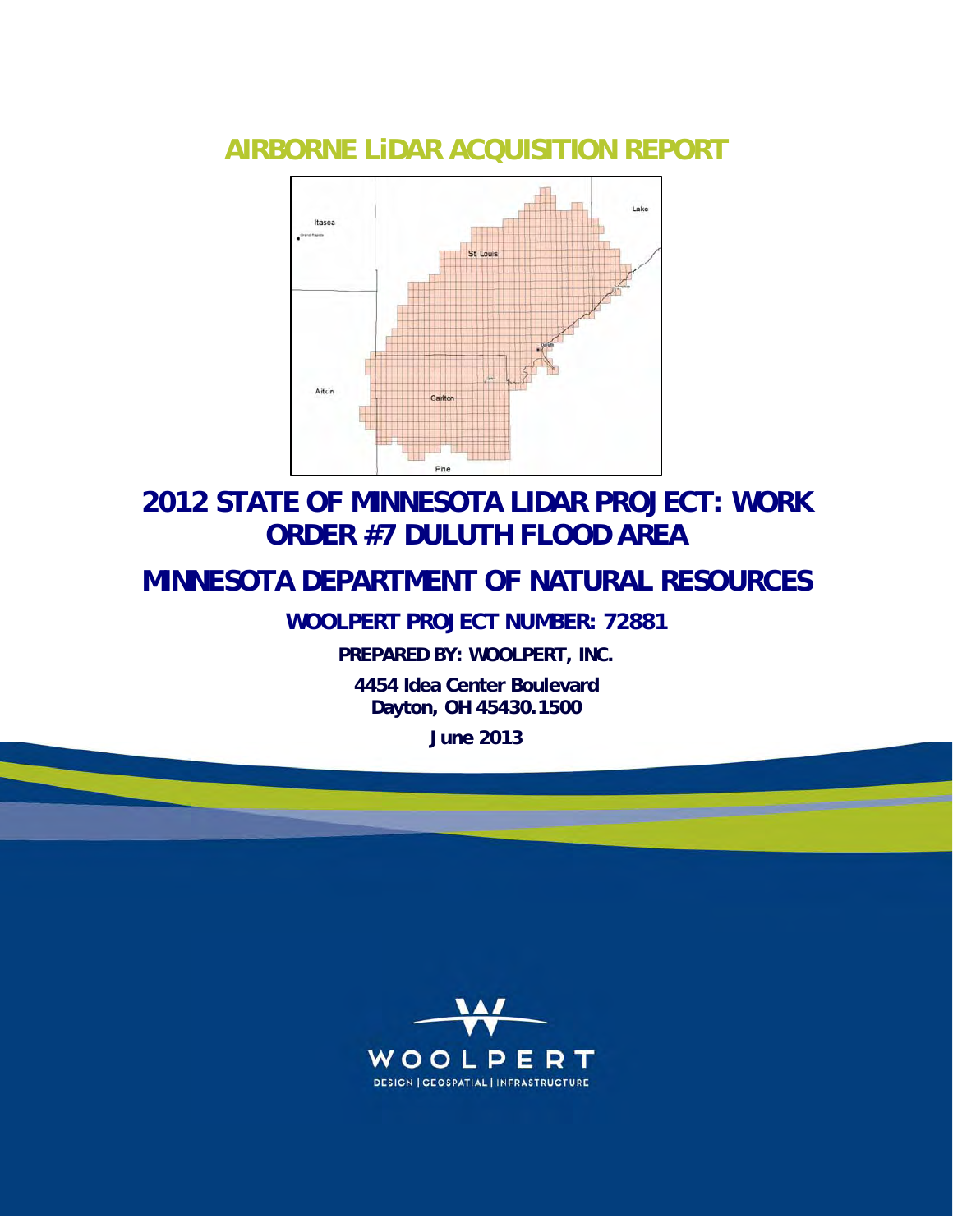## **AIRBORNE LIDAR ACQUISITION REPORT**

## **2012 STATE OF MINNESOTA LIDAR PROJECT**

# **WORK ORDER #7 DULUTH FLOOD AREA**

For:

**Minnesota Department of Natural Resources (MnDNR)**  500 Lafayette Road St. Paul, MN 55155 Tel 651.259.5490

By:

**Woolpert**  4454 Idea Center Boulevard Dayton, OH 45430-1500 Tel 937.461.5660

## **Summary of Contents**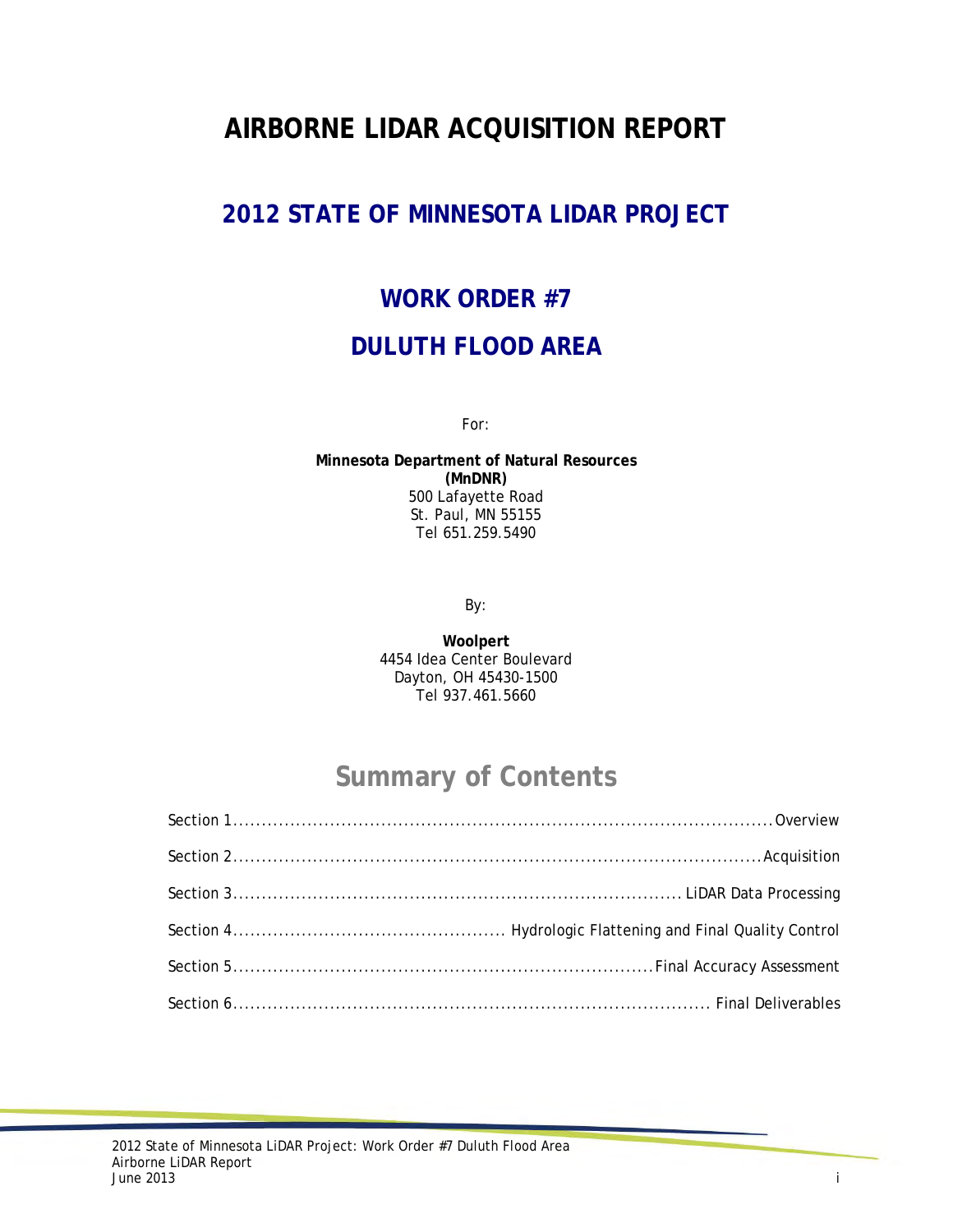# **List of Figures**

| Figure 3.2: Representative Graph from Day30512: N475RC of Combined Separation Section 3  |  |
|------------------------------------------------------------------------------------------|--|
| Figure 3.3: Representative Graph from Day30512: N475RC of Positional Accuracy  Section 3 |  |
| Figure 3.4: Representative Graph from Day30512: N475RC of PDOP Section 3                 |  |
|                                                                                          |  |
| Figure 4.2: DEM Generated from LiDAR Bare Earth Point Data Section 4                     |  |
|                                                                                          |  |

## **List of Tables**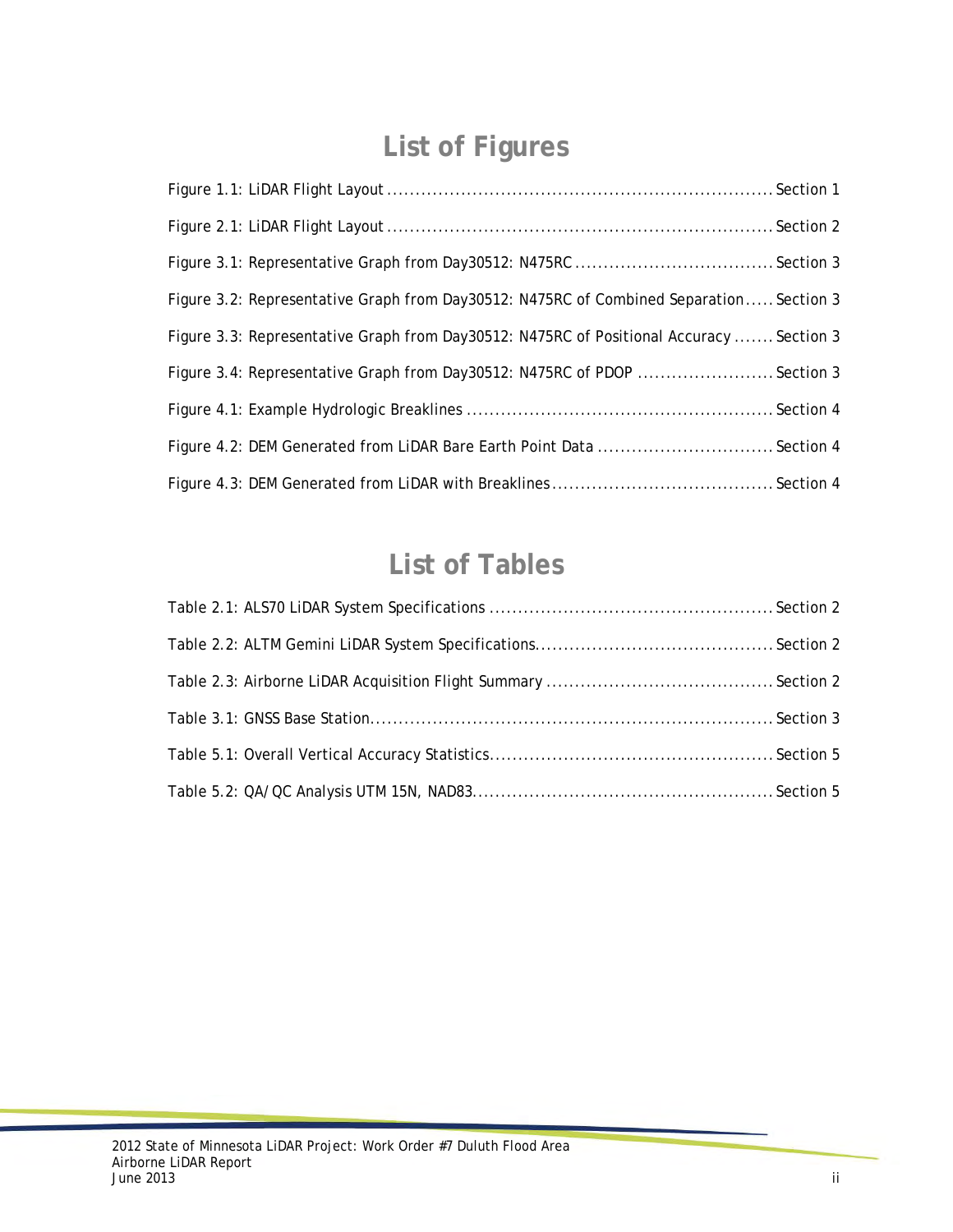## **SECTION 1: OVERVIEW**

### **2012 STATE OF MINNESOTA LIDAR PROJECT: WORK ORDER #7 DULUTH FLOOD AREA**

### **WOOLPERT PROJECT #72881**

This report contains a comprehensive outline of the airborne LiDAR data acquisition of Work Order #7 Duluth Flood Area. The Minnesota Elevation mapping project was developed by the Minnesota Digital Elevation Mapping Committee and executed by Minnesota State agencies with the assistance of the federal government and county governments to acquire a highly accurate land surface elevation dataset for the State of Minnesota. High accuracy elevation data are essential to improving water quality, improving disaster preparedness, protecting existing infrastructure, planning flood and drought damage mitigation reports, enhancing natural resource protection, and strengthening decision-making capacity at all levels of government. The geographic area of this work order includes the Minnesota counties of Lake, St Louis, Aitkin, Carlton, and Pine. There are a total of 964 - 1/16 USGS 1:24,000 scale quadrangle tiles covering a land area of approximately 3,078 sq. miles, along with a 100-meter buffer beyond the project tile boundary.

The data was collected using a Leica ALS70 LiDAR sensor and an Optech ALTM Gemini LiDAR sensor. Both sensors collect up to four returns (echo) per pulse, recording attributes such as time stamp and intensity data, for the first three returns. If a fourth return was captured, the system does not record an associated intensity value. The LiDAR was collected at the following sensor specifications for 1.5 NPS:

#### **ALS70 Specifications**

| Post Spacing (Minimum):                         | 4.92 ft / 1.5 m       |
|-------------------------------------------------|-----------------------|
| AGL (Above Ground Level) average flying height: | 7,799 ft / 2,377.1 m  |
| MSL (Mean Sea Level) average flying height:     | 8,392 ft / 2,557.9m   |
| Average Ground Speed:                           | 150 knots / 172.6 mph |
| Field of View (full):                           | 40 degrees            |
| Pulse Rate:                                     | 115 kHz               |
| Scan Rate:                                      | 25 Hz                 |
| Side Lap (Minimum):                             | 25%                   |

#### **Optech ALTM Gemini Specifications**

| Post Spacing (Minimum):                         | 4.92 ft / 1.5 m       |
|-------------------------------------------------|-----------------------|
| AGL (Above Ground Level) average flying height: | 6,800 ft / 2,072.6 m  |
| MSL (Mean Sea Level) average flying height:     | 7,400 ft / 2255.5 m   |
| Average Ground Speed:                           | 150 knots / 172.6 mph |
| Field of View (full):                           | 40 degrees            |
| Pulse Rate:                                     | 100 kHz               |
| Scan Rate:                                      | 29 Hz                 |
| Side Lap (Minimum):                             | 25%                   |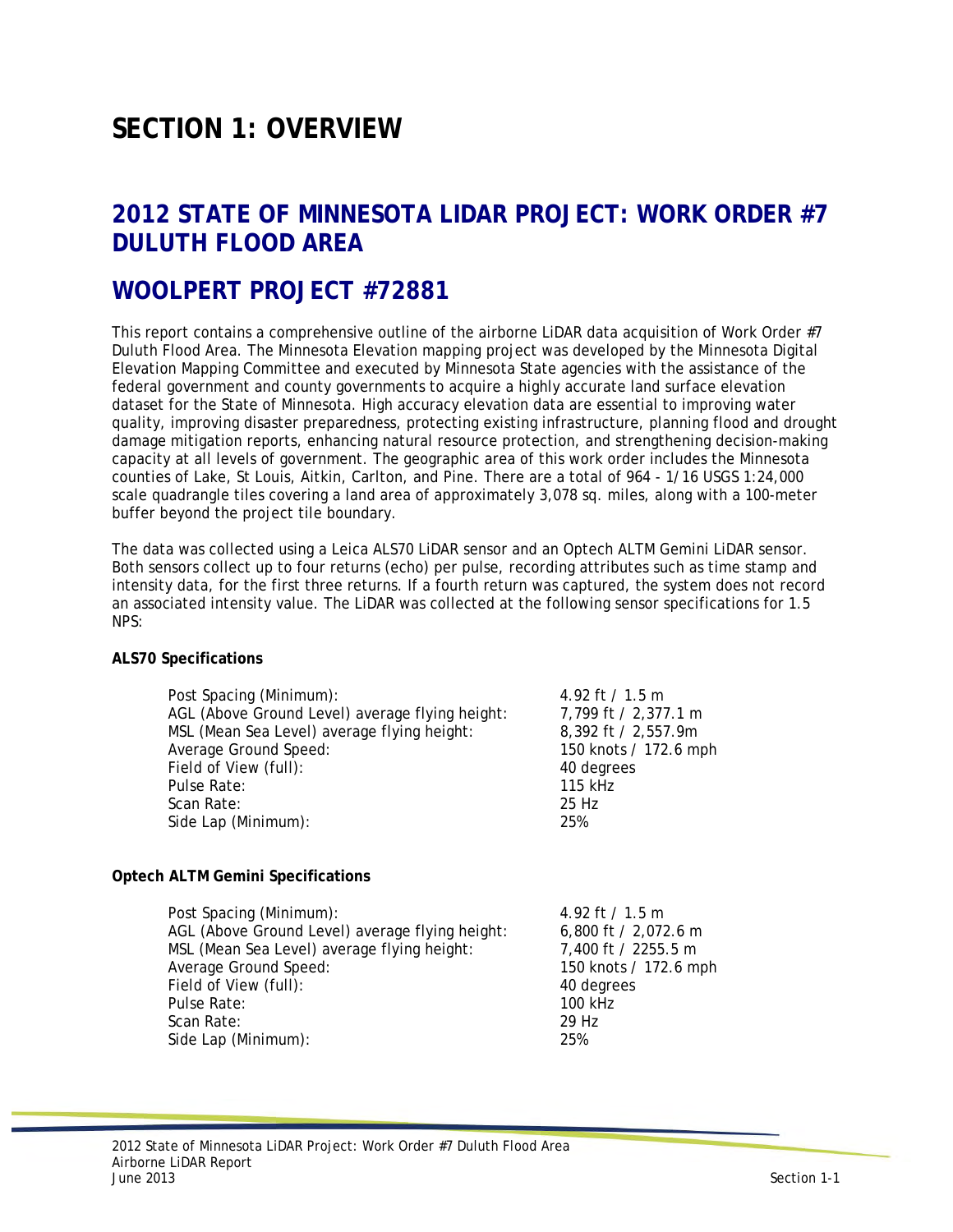The LiDAR was collected and processed to meet a Nominal Post Spacing (NPS) of 1.5 meters. The NPS assessment is made against single swath, first return data located within the geometrically usable center portion (typically ~90%) of each swath.

LiDAR data was processed and projected in UTM 15, North American Datum of 1983 (NAD83) in units of meters. The vertical datum used for the project was referenced to NAVD 1988, meters, Geoid09.

In addition, breaklines defining waterbodies and streams were used to hydrologically flatten the DEM surface. This surface will be inserted into the 1/9 arc-second (3-meter) National Elevation Database.



**Figure 1.1 LiDAR Flight Layout**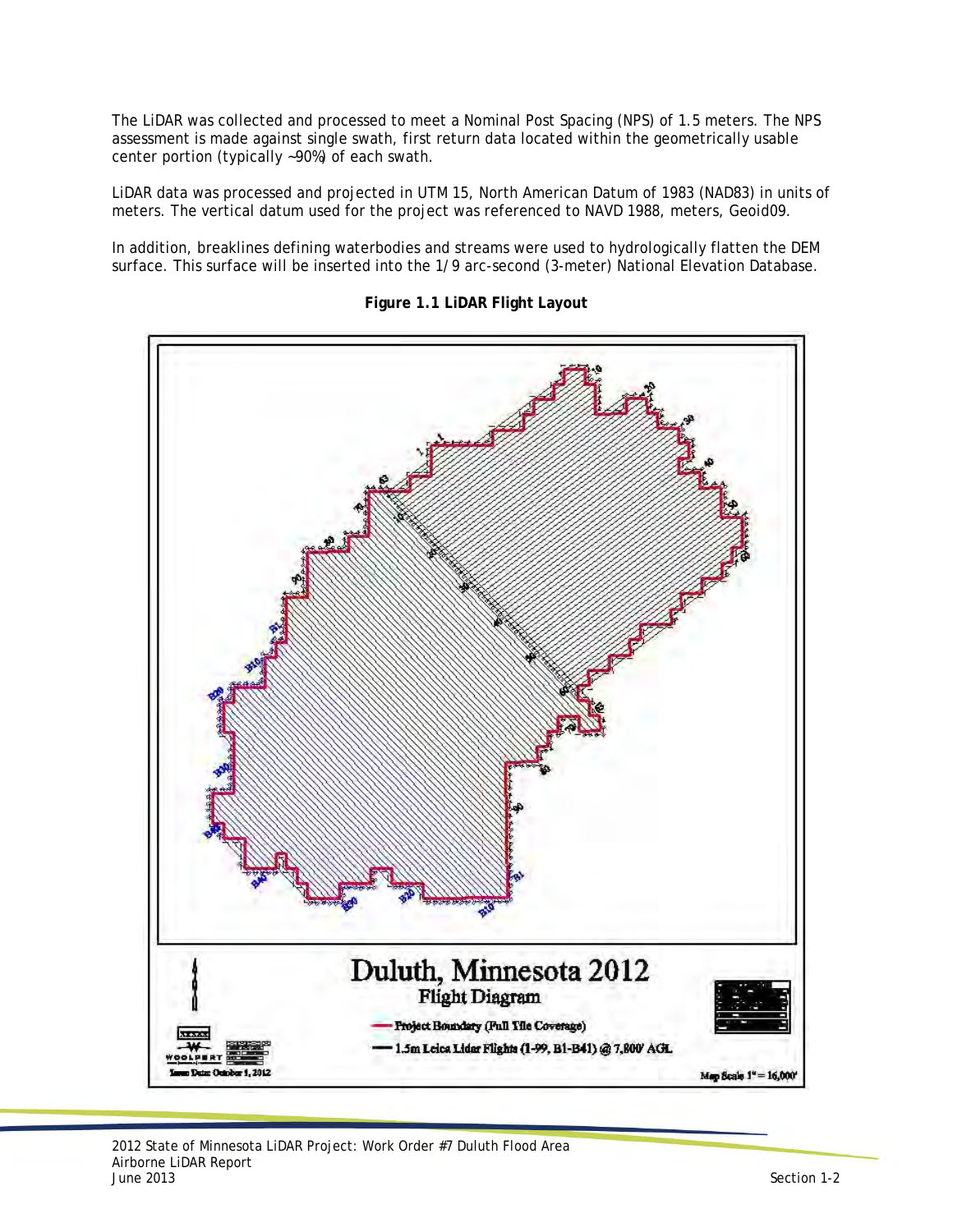# **SECTION 2: ACQUISITION**

The LiDAR data was acquired with a Leica ALS70 500 kHz MPiA LiDAR sensor, on board a Cessna 404. In addition, data was acquired with an ALTM Gemini, developed by Optech Incorporated of Ontario, Canada. A Dell Precision laptop computer serves as the operator interface using ALTM-NAV™ Flight Management Software.

The ALS LiDAR systems, developed by Leica Geosystems of Heerbrugg, Switzerland, include the simultaneous first, intermediate and last pulse data capture module, the extended altitude range module, and the target signal intensity capture module. The system software is operated on an OC50 Operation Controller and an OC60 Operation Controller aboard the aircraft.

The ALS70 500 kHz Multiple Pulses in Air (MPiA) LiDAR System has the following specifications:

| Specification                   |                                                            |  |  |
|---------------------------------|------------------------------------------------------------|--|--|
| <b>Operating Altitude</b>       | 200 - 3,500 meters                                         |  |  |
| Scan Angle                      | 0 to 75° (variable)                                        |  |  |
| Swath Width                     | 0 to 1.5 X altitude (variable)                             |  |  |
| Scan Frequency                  | 0 - 200 Hz (variable based on scan angle)                  |  |  |
| Maximum Pulse Rate              | 500 kHz (Effective)                                        |  |  |
|                                 |                                                            |  |  |
| Range Resolution                | Better than 1 cm                                           |  |  |
| <b>Elevation Accuracy</b>       | 7 - 16 cm single shot (one standard deviation)             |  |  |
| Horizontal Accuracy             | 5 - 38 cm (one standard deviation)                         |  |  |
|                                 |                                                            |  |  |
| Number of Returns per Pulse     | 7 (infinite)                                               |  |  |
| Number of Intensities           | 3 (first, second, third)                                   |  |  |
| <b>Intensity Digitization</b>   | 8 bit intensity + 8 bit AGC (Automatic Gain Control) level |  |  |
|                                 |                                                            |  |  |
| MPIA (Multiple Pulses in Air)   | 8 bits @ 1nsec interval @ 50kHz                            |  |  |
|                                 |                                                            |  |  |
| Laser Beam Divergence           | 0.22 mrad @ $1/e^2$ (~0.15 mrad @ $1/e$ )                  |  |  |
| Laser Classification            | Class IV laser product (FDA CFR 21)                        |  |  |
| Eye Safe Range                  | 400m single shot depending on laser repetition rate        |  |  |
|                                 |                                                            |  |  |
| <b>Roll Stabilization</b>       | Automatic adaptive, range = 75 degrees minus current FOV   |  |  |
| <b>Power Requirements</b>       | 28 VDC @ 25A                                               |  |  |
| <b>Operating Temperature</b>    | $0-40$ °C                                                  |  |  |
| Humidity                        | 0-95% non-condensing                                       |  |  |
| <b>Supported GNSS Receivers</b> | Ashtech Z12, Trimble 7400, Novatel Millenium               |  |  |

#### **Table 2.1 ALS70 LiDAR System Specifications**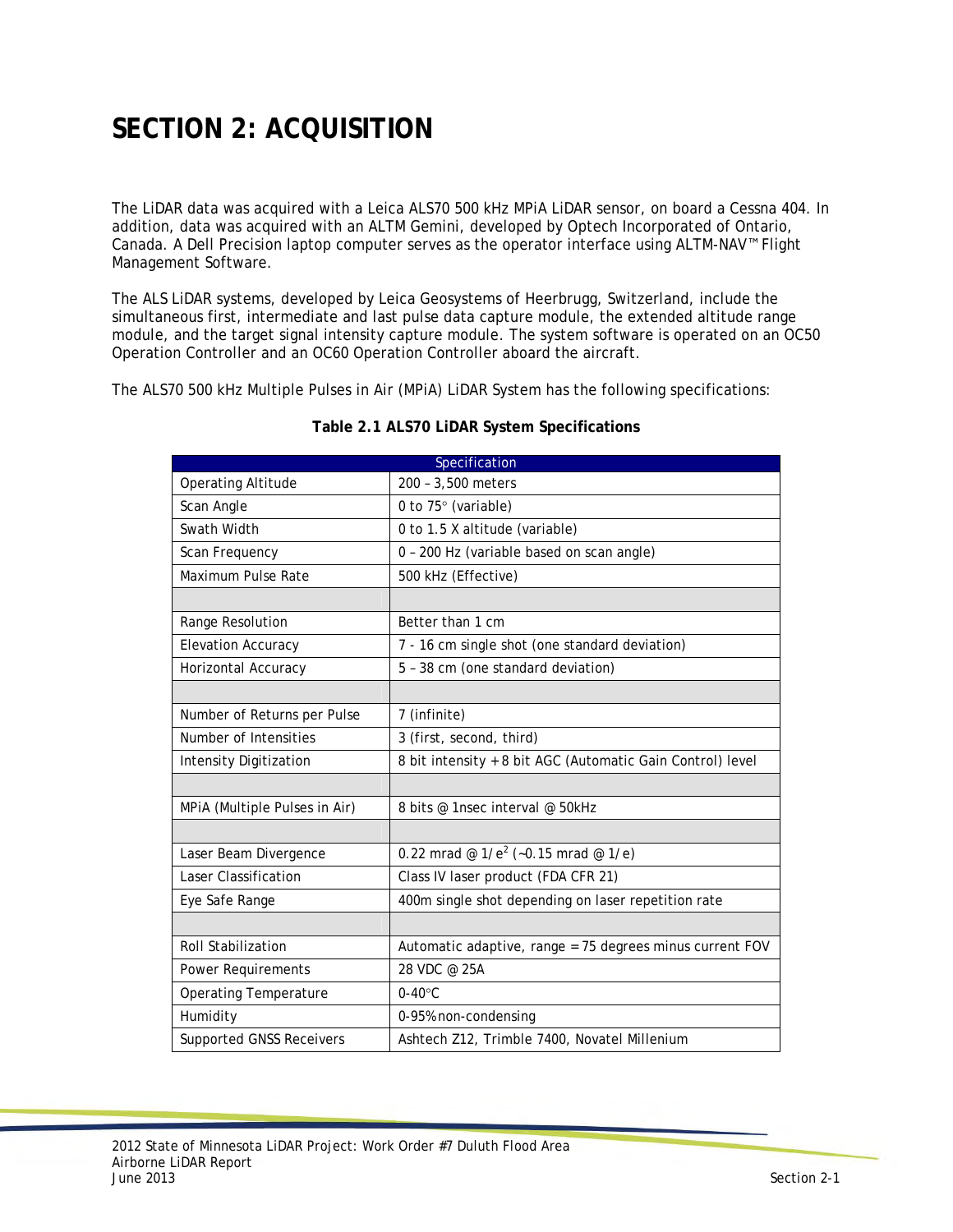The Optech Gemini 167 kHz Multiple Pulses in Air (MPiA) LiDAR System has the following specifications:

| Specification               |                                                              |  |  |
|-----------------------------|--------------------------------------------------------------|--|--|
| <b>Operating Altitude</b>   | 150 - 4,000 m AGL nominal, 10% reflective target             |  |  |
| Scan Angle                  | 0 to 50° (variable)                                          |  |  |
| Swath Width                 | 0 to 1.5 X altitude (variable)                               |  |  |
| Scan Frequency              | 0 - 70 Hz (variable based on scan angle)                     |  |  |
| Maximum Pulse Rate          | 167 kHz                                                      |  |  |
|                             |                                                              |  |  |
| Range Resolution            | Better than 1 cm                                             |  |  |
| <b>Elevation Accuracy</b>   | 5-35 cm single shot $1 \sigma$ (one standard deviation)      |  |  |
| Horizontal Accuracy         | 1/5,5000 x altitude (m AGL)                                  |  |  |
|                             |                                                              |  |  |
| Number of Returns per Pulse | 4 (first, second, third, last)                               |  |  |
| Number of Intensities       | 3 (first, second, third)                                     |  |  |
| Intensity Digitization      | 12 bit dynamic measurement range                             |  |  |
|                             |                                                              |  |  |
| Laser Beam Divergence       | Dual divergence: 0.25 mrad (1/e) and 0.8 mrad (1/e), nominal |  |  |
| Laser Classification        | Class IV laser product (FDA CFR 21)                          |  |  |
| Eye Safe Range              | 400m single shot depending on laser repetition rate          |  |  |
|                             |                                                              |  |  |
| Roll compensation           | ±5° at full FOV                                              |  |  |
| <b>Power Requirements</b>   | 28 VDC @ 35A                                                 |  |  |
| Data storage                | Ruggedized removable SCSI hard disk                          |  |  |

**Table 2.2 ALTM Gemini LiDAR System Specifications** 

Prior to mobilizing to the project site, Woolpert flight crews coordinated with the necessary Air Traffic Control personnel to ensure airspace access.

Woolpert survey crews were onsite, operating a Global Navigation Satellite System (GNSS) Base Station for the airborne GPS support.

The LiDAR data was collected in 11 separate missions, flown as close together as the weather permitted, to ensure consistent ground conditions across the project area.

An initial quality control process was performed immediately on the LiDAR data to review the data coverage, airborne GPS data, and trajectory solution. Any gaps found in the LiDAR data were relayed to the flight crew, and the area was re-flown.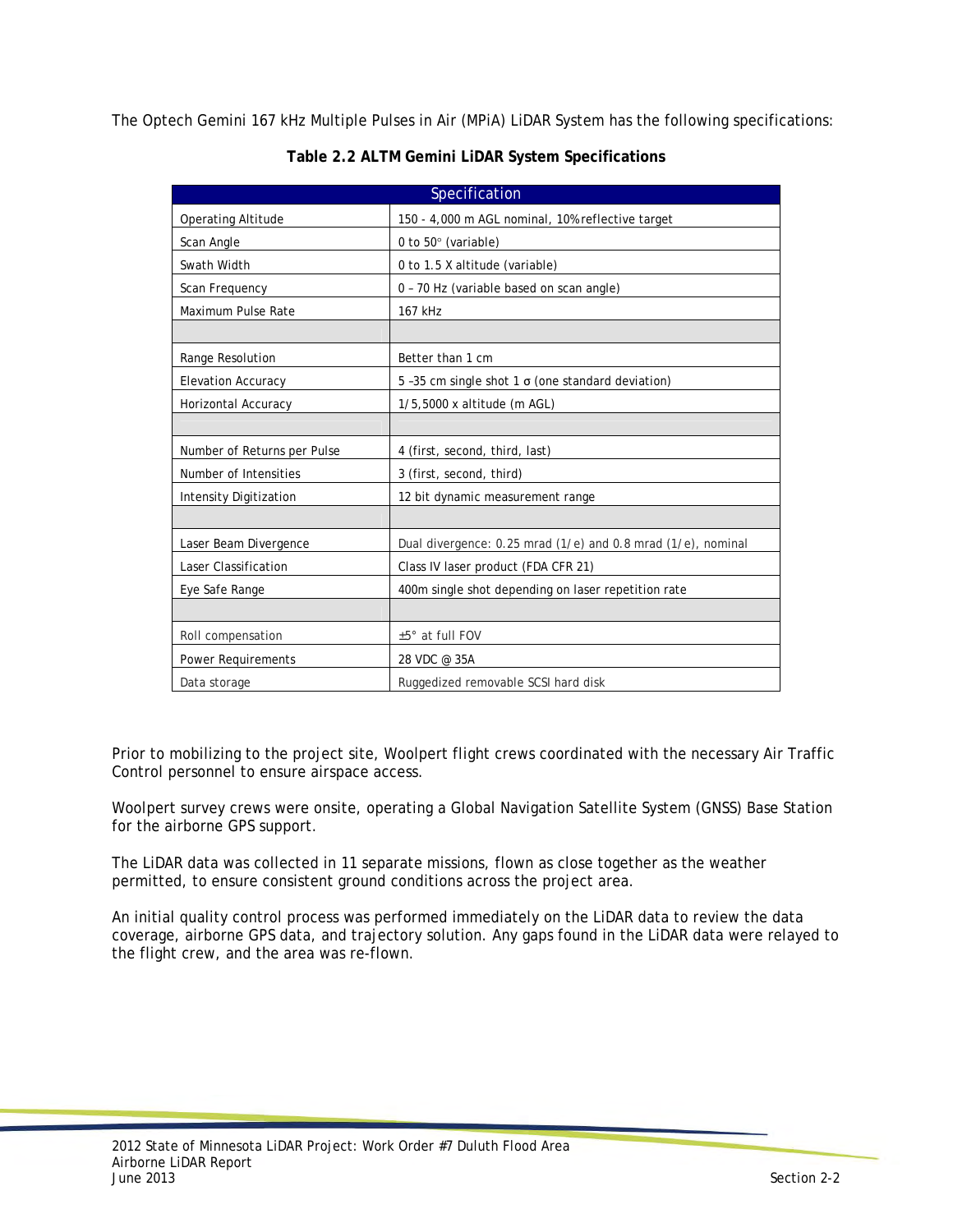

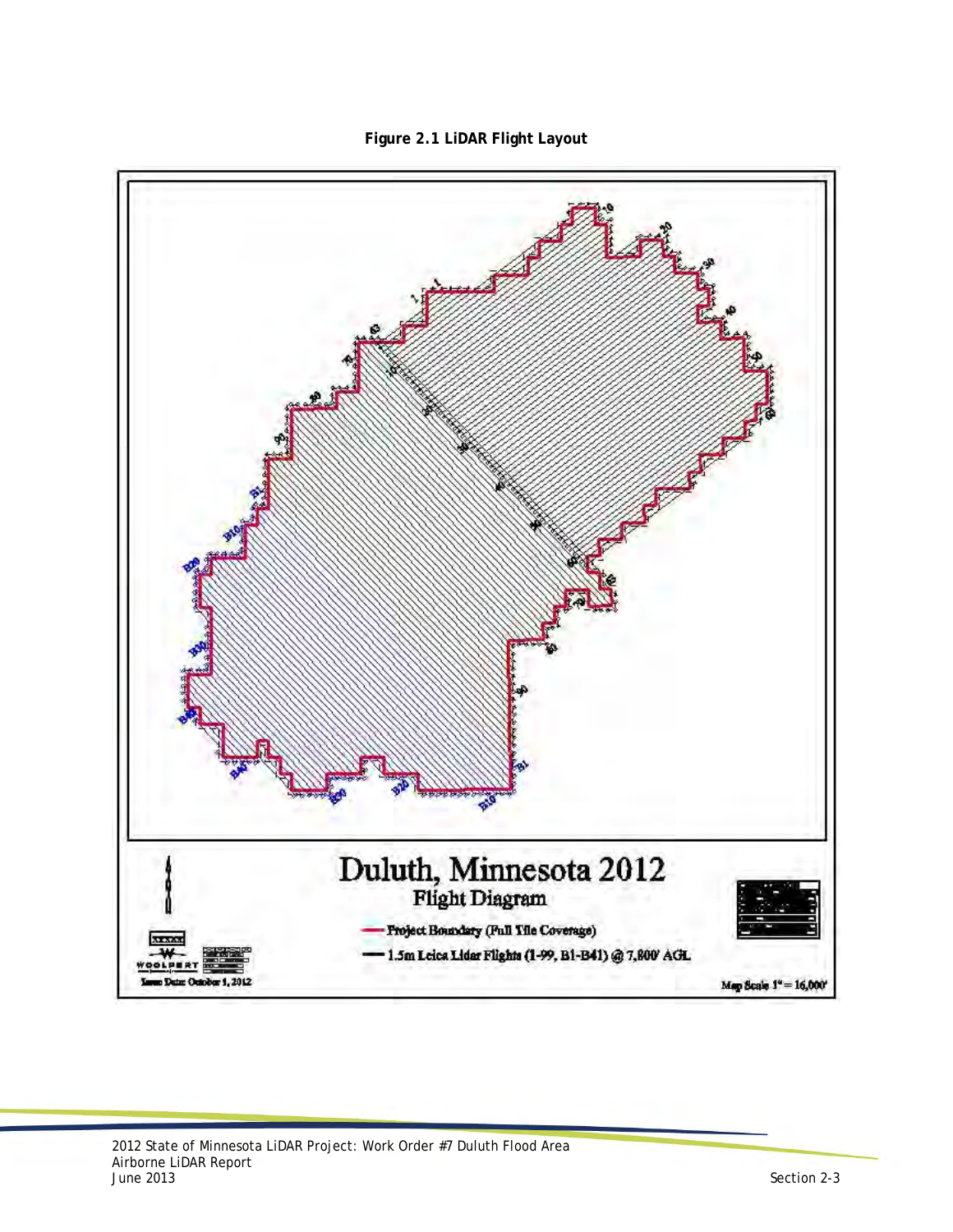| Airborne LiDAR Acquisition Flight Summary |                                              |                                                        |                                                                   |  |
|-------------------------------------------|----------------------------------------------|--------------------------------------------------------|-------------------------------------------------------------------|--|
| Date of Mission - Sensor<br><b>Number</b> | <b>Lines Flown</b>                           | Mission Time (UTC)<br>Wheels Up/<br><b>Wheels Down</b> | Mission Time (Local =<br>CDT)<br>Wheels Up/<br><b>Wheels Down</b> |  |
| October 29, 2012 A<br>ALTM_SN56108_N1107Q | 1-2, 34-36, 44-46, 69-73<br>(Optech Flights) | $13:39 - 19:02$                                        | 9:39AM -2:02PM                                                    |  |
| October 29, 2012 B<br>ALTM_SN56108_N1107Q | 54-68<br>(Optech Flights)                    | $19:52 - 01:22$                                        | $2:52PM - 8:22PM$                                                 |  |
| October 30, 2012 A<br>ALTM_SN56108_N1107Q | 38-44, 46-53<br>(Optech Flights)             | $16:11 - 21:56$                                        | 11:11AM - 4:56PM                                                  |  |
| October 30, 2012 B<br>ALTM_SN56108_N1107Q | 23-35, 37<br>(Optech Flights)                | $23:50 - 05:39$                                        | 06:50PM - 12:39AM                                                 |  |
| October 30, 2012<br>ALS70_SN7177_N475RC   | $20 - 41$<br>(Leica Flights)                 | $18:47 - 23:17$                                        | $01:47PM - 06:17PM$                                               |  |
| October 31, 2012 B<br>ALTM_SN56108_N1107Q | $1 - 22$<br>(Optech Flights)                 | $16:43 - 22:44$                                        | $11:43AM - 05:44PM$                                               |  |
| October 31, 2012<br>ALS70_SN7177_N475RC   | $1 - 19$<br>(Leica Flights)                  | $15:22 - 22:03$                                        | 10:22AM - 05:03PM                                                 |  |
| November 2, 2012 A<br>ALTM_SN56108_N1107Q | 8<br>(Optech Flights)                        | $15:56 - 17:36$                                        | 10:56AM - 12:36PM                                                 |  |
| November 2, 2012 B<br>ALTM_SN56108_N1107Q | 1-2, 35-36, 44-45, 74-82<br>(Optech Flights) | $18:12 - 00:15$                                        | $1:12PM - 07:15PM$                                                |  |
| November 2, 2012<br>ALS70_SN7177_N475RC   | 79-98<br>(Leica Flights)                     | $14:34 - 22:03$                                        | 9:34AM - 05:56PM                                                  |  |
| November 8, 2012<br>ALS70_SN7177_N475RC   | 69-78<br>(Leica Flights)                     | $14:04 - 17:33$                                        | $9:04AM - 11:33AM$                                                |  |

#### **Table 2.3 Airborne LiDAR Acquisition Flight Summary**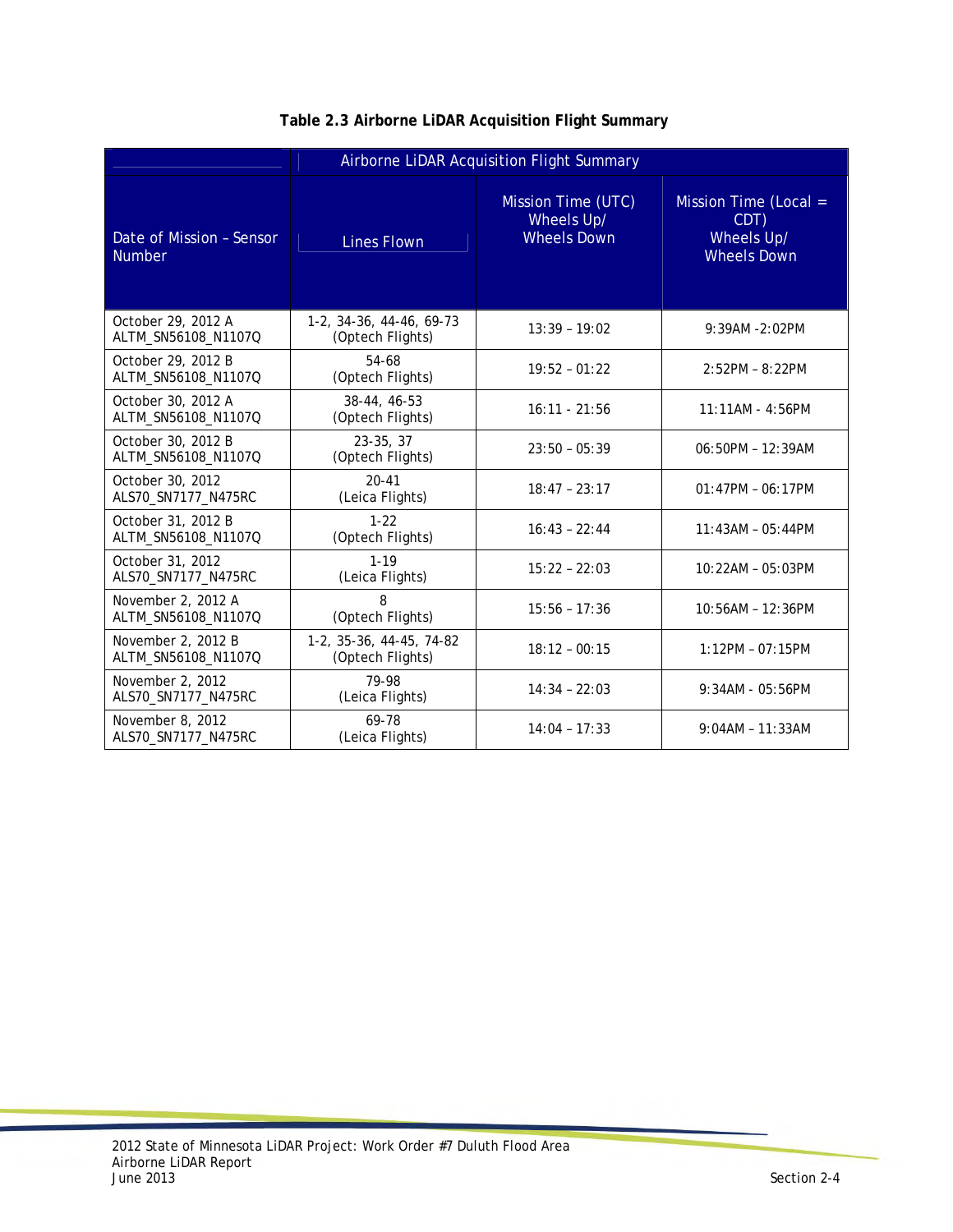## **SECTION 3: LIDAR DATA PROCESSING**

## **APPLICATIONS AND WORK FLOW OVERVIEW**

- 1. Resolved kinematic corrections for three subsystems: inertial measurement unit (IMU), sensor orientation information and airborne GPS data. Developed a blending post-processed aircraft position with attitude data using Kalman filtering technology or the smoothed best estimate trajectory (SBET). **Software:** POSPac Software v. 5.3, IPAS Pro v.1.3.
- 2. Calculated laser point position by associating the SBET position to each laser point return time, scan angle, intensity, etc. Created raw laser point cloud data for the entire survey in .LAS format. Automated line-to-line calibrations were then performed for system attitude parameters (pitch, roll, heading), mirror flex (scale) and GPS/IMU drift. **Software:** ALS Post Processing Software v.2.75, Dashmap v5.1061 Proprietary Software, TerraMatch v. 12.05.
- 3. Imported processed .LAS point cloud data into project tiles. Resulting data were classified as ground and non-ground points with additional filters created to meet the project classification specifications. Statistical absolute accuracy was assessed via direct comparisons of ground classified points to ground RTK survey data. Based on the statistical analysis, the LiDAR data was then adjusted to reduce the vertical bias when compared to the survey ground control.  **Software:** TerraScan v.12.05
- 4. The .LAS files were evaluated through a series of manual QA/QC steps to eliminate remaining artifacts and small undulations from the ground class. **Software:** TerraScan v.12.05
- 5. All water bodies greater than two acres and all rivers with a nominal 100 foot width or larger were hydro-flattened using proprietary software. **Software:** TerraScan v.12.05, TerraModeler v.12.05, ArcMAP 10.1, LP360, Proprietary Software

### **GLOBAL NAVIGATION SATELLITE SYSTEM (GNSS)-INERTIAL MEASUREMENT UNIT (IMU) TRAJECTORY PROCESSING**

### **EQUIPMENT**

Flight navigation during the LiDAR data acquisition mission is performed using IGI CCNS (Computer Controlled Navigation System). The pilots are skilled at maintaining their planned trajectory, while holding the aircraft steady and level. If atmospheric conditions are such that the trajectory, ground speed, roll, pitch and/or heading cannot be properly maintained, the mission is aborted until suitable conditions occur.

The aircraft are all configured with a NovAtel Millennium 12-channel, L1/L2 dual frequency Global Navigation Satellite System (GNSS) receivers collecting at 2 Hz.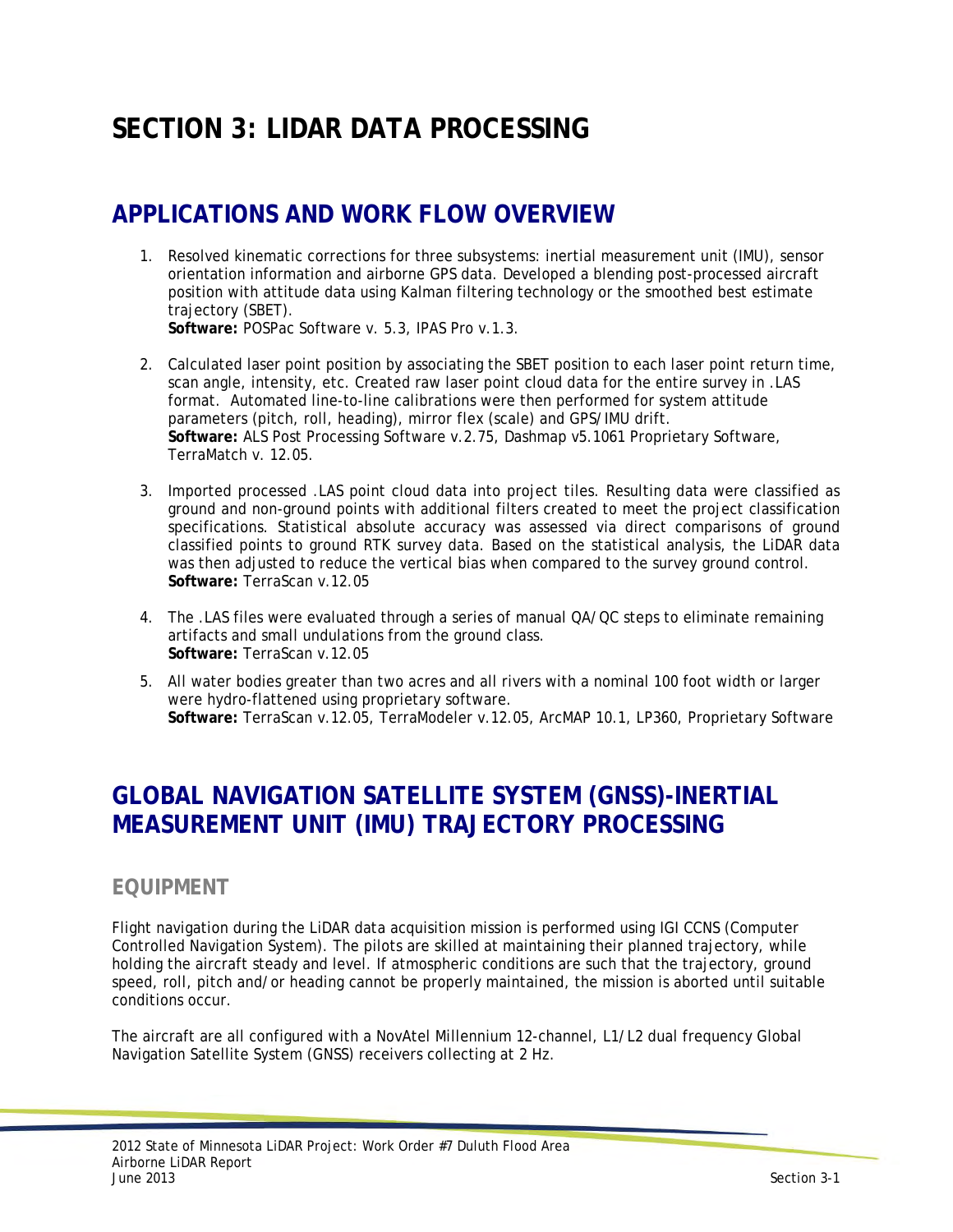All Woolpert aerial sensors are equipped with a Litton LN200 series Inertial Measurement Unit (IMU) operating at 200 Hz.

A base-station unit was mobilized for the imagery acquisition mission, and was operated by a member of the Woolpert survey crew and/or flight crew. Each base-station setup consisted of one (1) Trimble 5000 series dual frequency receiver, one (1) Trimble Zephyr Geodetic L1/L2 dual frequency antenna, one (1) 2-meter fixed-height tripod, and essential battery power and cabling. Ground planes were used on the base-station antennas. Data was collected at 1 or 2 Hz.

Woolpert survey crews were onsite, operating a Global Navigation Satellite System (GNSS) Base Station during the LiDAR acquisition missions is listed below:

| Mission (Julian Day -<br>Sensor) | <b>Station</b>   | Latitude        | Longitude       | <b>Ellipsoid Height</b><br>(L1 Phase Center) |
|----------------------------------|------------------|-----------------|-----------------|----------------------------------------------|
| DDDYY_Sensor                     | <b>Name</b>      | (DMS)           | (DMS)           | (Meters)                                     |
| Day30312_OP108_A                 | <b>Duluth</b>    | 46°50'23.43878" | 92°11'39.08125" | 404.501                                      |
| Day30312_OP108_B                 | <b>Duluth</b>    | 46°50'23.43878" | 92°11'39.08125" | 404.501                                      |
| Day30412 OP108 A                 | <b>Duluth</b>    | 46°50'23.43878" | 92°11'39.08125" | 404.501                                      |
| Day30412 OP108 B                 | <b>Duluth</b>    | 46°50'23.43878" | 92°11'39.08125" | 404.501                                      |
| Day30412_SH7177                  | <b>MNPL CORS</b> | 46°20'22.33850" | 93°15'43.48453" | 355.141                                      |
| Day30512_OP108                   | <b>Duluth</b>    | 46°50'23.43878" | 92°11'39.08125" | 404.501                                      |
| Day30512_SH7177                  | NGS PID DN9484   | 46°42'14.26501" | 92°30'15.59644" | 360.47                                       |
| Day30712_OP108_A                 | <b>Duluth</b>    | 46°50'23.43878" | 92°11'39.08125" | 404.501                                      |
| Day30712_OP108_B                 | <b>Duluth</b>    | 46°50'23.43878" | 92°11'39.08125" | 404.501                                      |
| Day30712_SH7177                  | Duluth           | 46°50'23.43878" | 92°11'39.08125" | 404.501                                      |
| Day31312 SH7177                  | Duluth           | 46°50'23.43878" | 92°11'39.08125" | 404.501                                      |

|  |  | Table 3.1: GNSS Base Station |
|--|--|------------------------------|
|  |  |                              |

### **DATA PROCESSING**

All airborne GNSS and IMU data was post-processed and quality controlled using Applanix 5.3 MMS software. GNSS data was processed at a 1 and 2 Hz data capture rate and the IMU data was processed at 200 Hz.

### **TRAJECTORY QUALITY**

The GNSS Trajectory, along with high quality IMU data are key factors in determining the overall positional accuracy of the final sensor data. See **Figure 3.1** for the flight trajectory.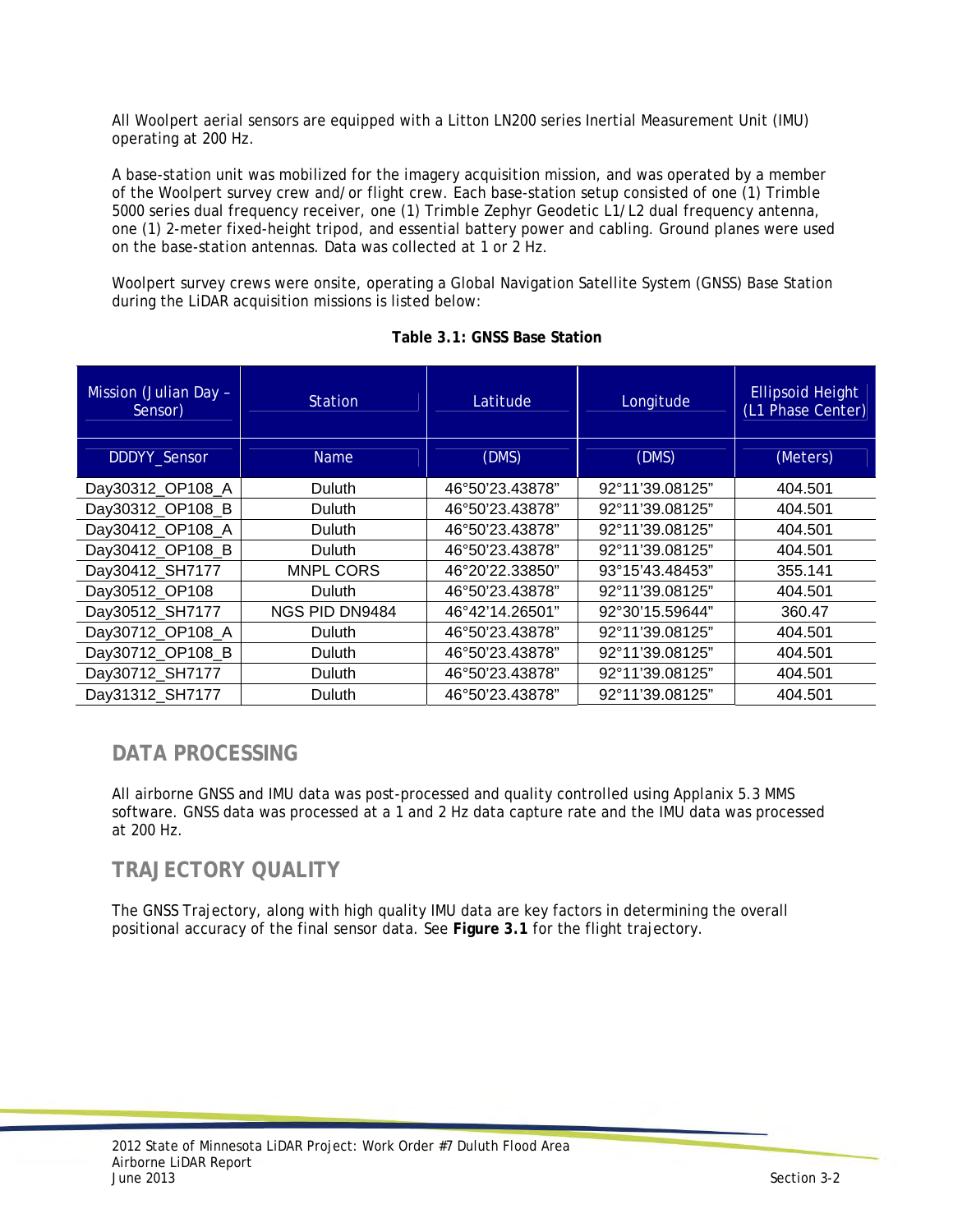Flight Trajectory



**Figure 3.1: Representative Graph from Day30512: N475RC** 

Within the trajectory processing, there are many factors that affect the overall quality, but the most indicative are the Combined Separation, the Estimated Positional Accuracy, and the Positional Dilution of Precision (PDOP).

### Combined Separation

The Combined Separation is a measure of the difference between the forward run and the backward run solution of the trajectory. The Kalman filter is processed in both directions to remove the combined directional anomalies. In general, when these two solutions match closely, an optimally accurate reliable solution is achieved.

Woolpert's goal is to maintain a Combined Separation Difference of less than ten (10) centimeters. In most cases we achieve results below this threshold. See **Figure 3.2** for the combined separation graph.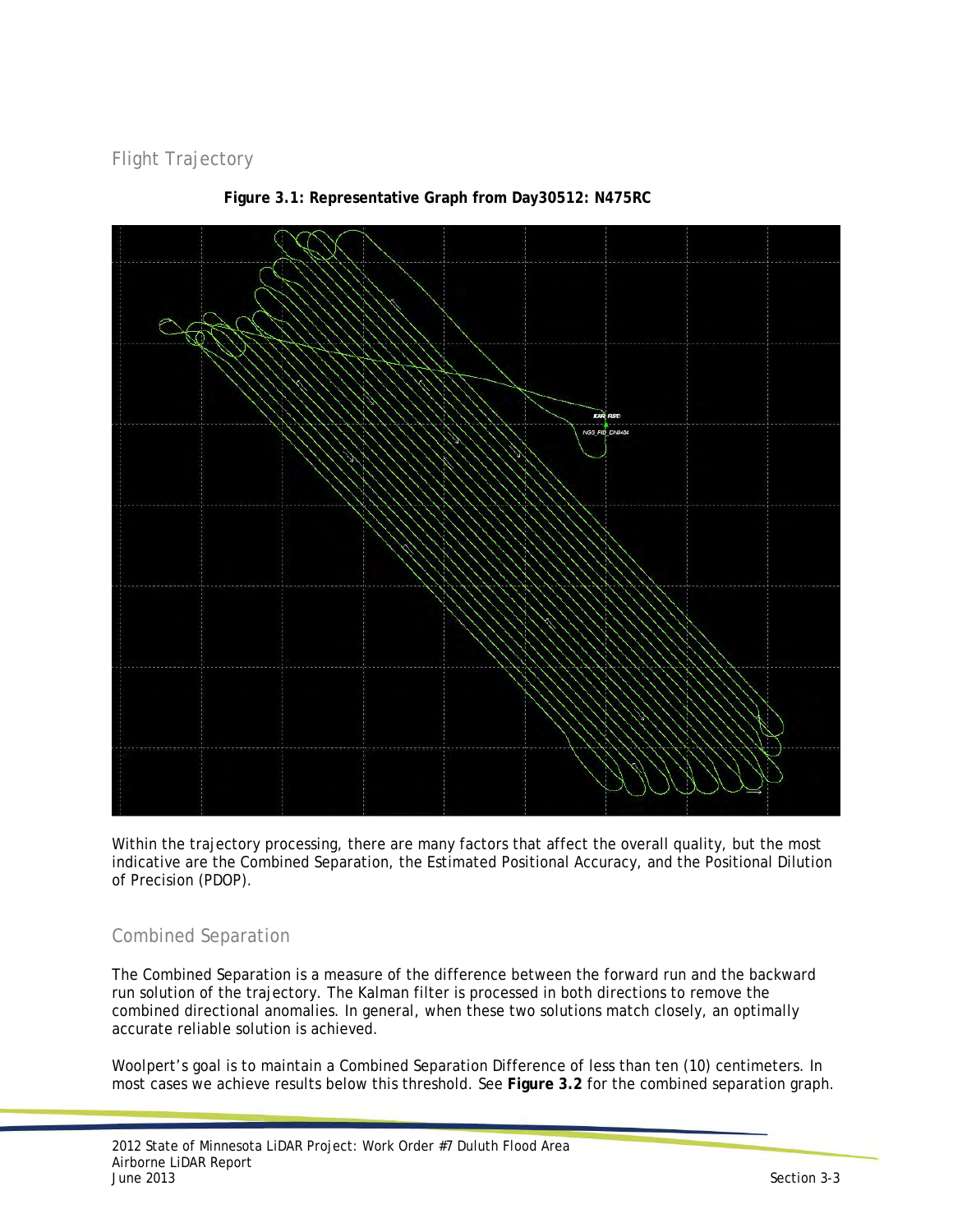

#### **Figure 3.2: Representative Graph from Day30512: N475RC of Combined Separation**

#### Estimated Positional Accuracy

The Estimated Positional Accuracy plots the standard deviations of the east, north, and vertical directions along a time scale of the trajectory. It illustrates loss of satellite lock issues, as well as issues arising from long baselines, noise, and/or other atmospheric interference.

Woolpert's goal is to maintain an Estimated Positional Accuracy of less than ten (10) centimeters, often achieving results well below this threshold.





### Positional DILUTION OF PRECISION (PDOP)

The PDOP measures the precision of the GPS solution in regards to the geometry of the satellites acquired and used for the solution. Woolpert's goal is to maintain an average PDOP value below 3.0. Brief periods of PDOP over 3.0 are acceptable due to the calibration and control process if other metrics are within specification. See **Figure 3.4** for plots of PDOP of each mission and sensor.



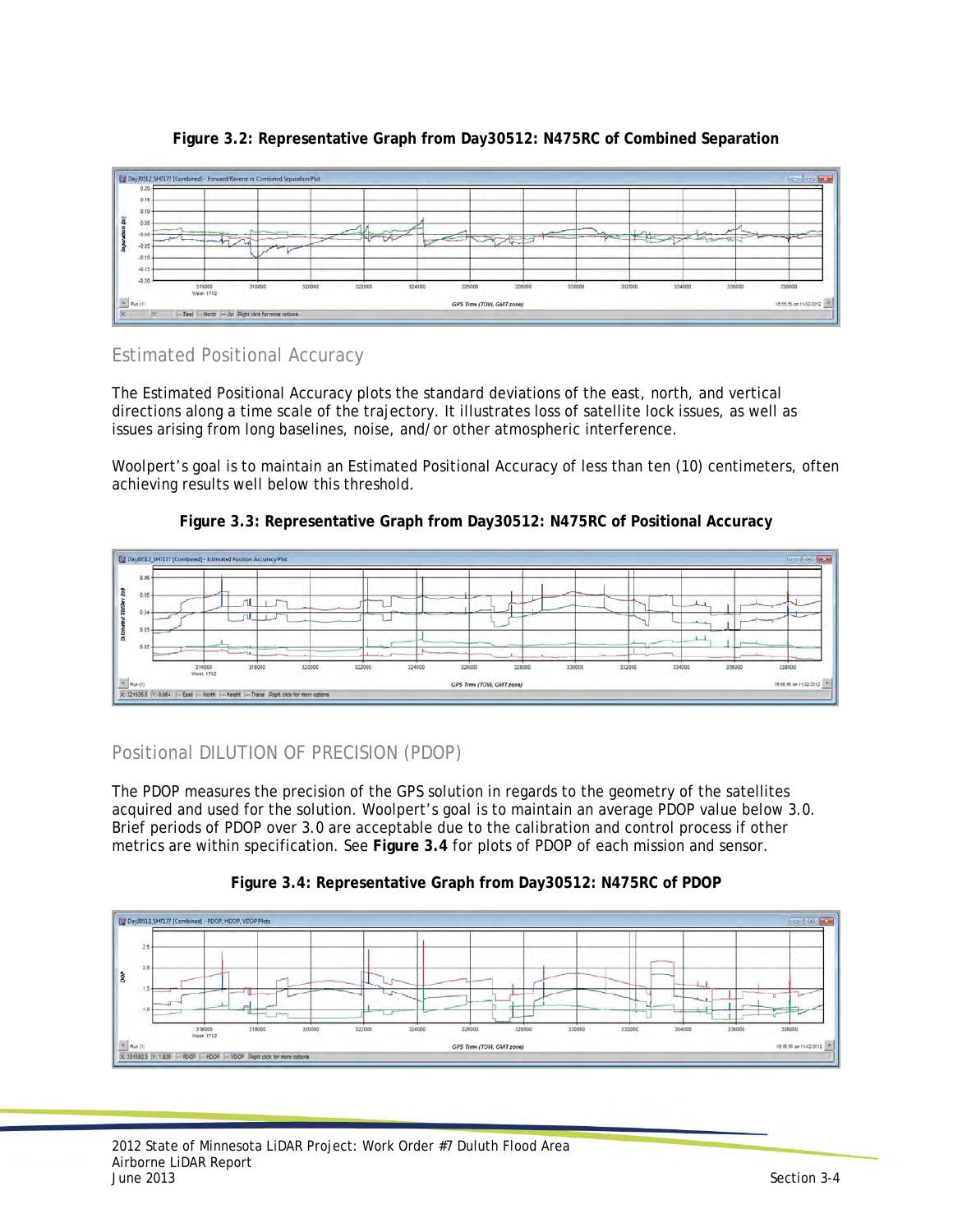## **LIDAR DATA PROCESSING**

When the sensor calibration, data acquisition, and GPS processing phases were complete, the formal data reduction processes by Woolpert LiDAR specialists included:

- Processed individual flight lines to derive a raw "Point Cloud" LAS file. Matched overlapping flight lines, generated statistics for evaluation comparisons, and made the necessary adjustments to remove any residual systematic error.
- Calibrated LAS files were imported into the task order tiles and initially filtered to create a ground and non-ground class. Then additional classes were filtered as necessary to meet client specified classes.
- Once all of the task order data was imported and classified, cross flights and survey ground control data was imported and calculated for an accuracy assessment. As a QA/QC measure, Woolpert has developed a routine to generate accuracy statistical reports by comparison among LiDAR points, ground control, and TINs. The LiDAR is adjusted accordingly to reduce any vertical bias to meet or exceed the vertical accuracy requirements.
- The LiDAR tiles were reviewed using a series of proprietary QA/QC procedures to ensure it fulfills the task order requirements. A portion of this requires a manual step to ensure anomalies have been removed from the ground class.
- The bare earth DEM surface was hydrologically flattened for waterbody features that were greater than 2 acres and rivers and streams of 30.5 meters (100 feet) and greater nominal width.
- The LiDAR LAS files for this task order have been classified into the Default (Class 1), Ground (Class 2), Low Vegetation (Class 3), Medium Vegetation (Class 4), High Vegetation (Class 5) Buildings (Class 6), Noise (Class 7), Model Keypoints (Class 8), Water (Class 9), Ignored Ground (Class 10), bridges (Class 14), and Overlap (Class 17) classifications.
- FGDC Compliant metadata was developed for the task order in .xml format for the final data products.
- The horizontal datum used for the task order was referenced to UTM 15N and North American Datum of 1983. Coordinate positions were specified in units of meters. The vertical datum used for the task order was referenced to NAVD 1988, meters, Geoid09.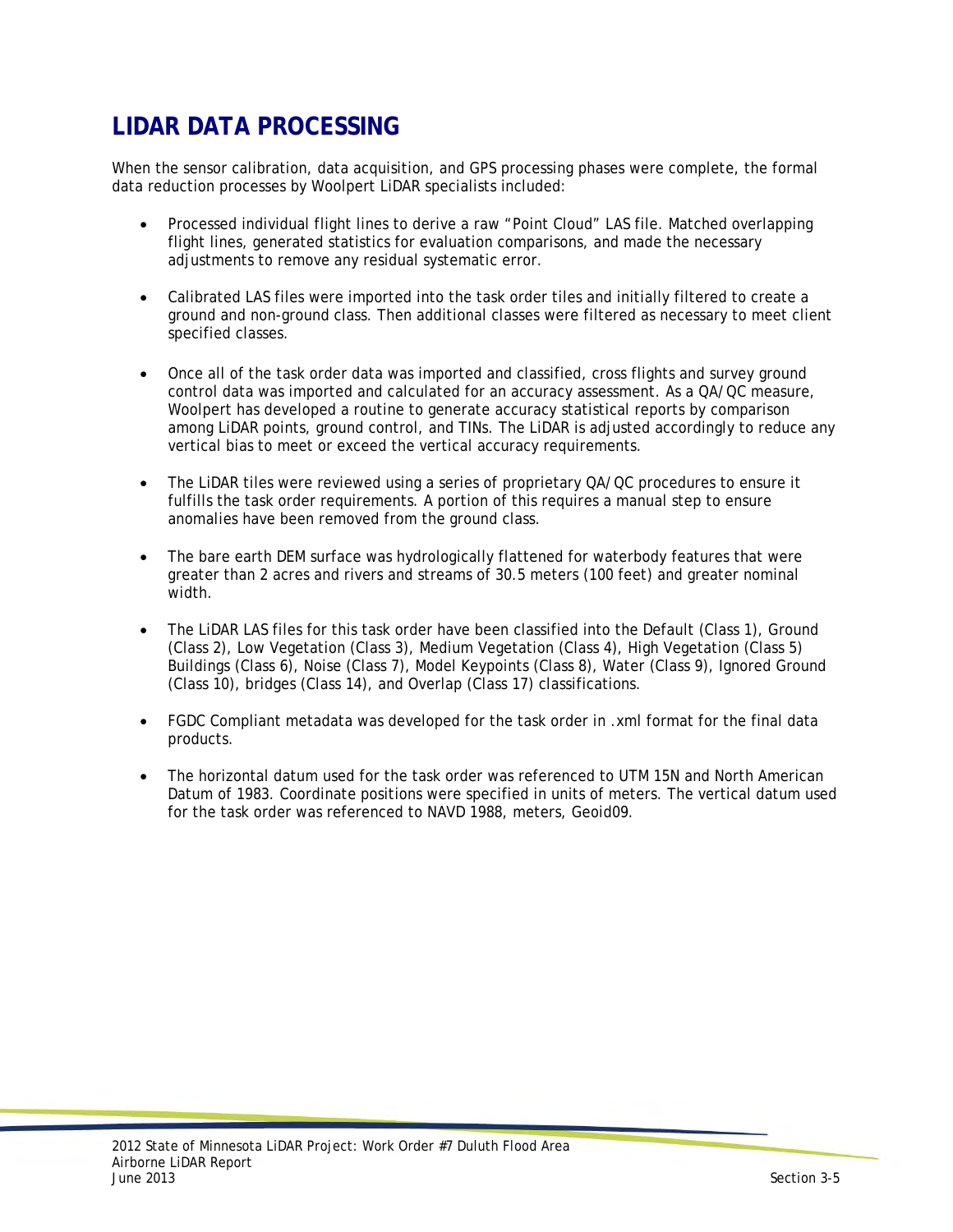## **SECTION 4: HYDROLOGIC FLATTENING AND FINAL QUALITY CONTROL**

## **HYDROLOGIC FLATTENING OF LIDAR DEM DATA**

This task required the compilation of breaklines defining water bodies and rivers. The breaklines were used to perform the hydrologic flattening of water bodies, and gradient hydrologic flattening of double line rivers. Lakes, reservoirs and ponds, at a minimum size of 2-acres or greater, were compiled as closed polygons. The closed water bodies were collected at a constant elevation. Rivers and streams, at a nominal minimum width of 30.5 meters (100 feet), were compiled in the direction of flow with both sides of the stream maintaining an equal gradient elevation.

### **LIDAR DATA REVIEW AND PROCESSING**

Woolpert utilized the following steps to hydrologically flatten the water bodies and for gradient hydrologic flattening of the double line streams within the existing LiDAR data.

- 1. Woolpert used a combination of Intensity data and digital elevation models from the 2012 lidar collection as well imagery from open source imagery to manually draw the hydrologic features in a 2D environment
- 2. Woolpert utilizes an integrated software approach to combine the LiDAR data and 2D breaklines. This process "drapes" the 2D breaklines onto the 3D LiDAR surface model to assign an elevation. A monotonic process is performed to ensure the streams are consistently flowing in a gradient manner. A secondary step within the program verifies an equally matching elevation of both stream edges. The breaklines that characterize the closed water bodies are draped onto the 3D LiDAR surface and assigned a constant elevation at or just below ground elevation.
- 3. The lakes, reservoirs and ponds, at a minimum size of 2-acres or greater, were compiled as closed polygons. **Figure 4.1** illustrates a good example of 2-acre lakes and 30.5 meters (100 feet) nominal streams identified and defined with hydrologic breaklines. The breaklines defining rivers and streams, at a nominal minimum width of 30.5 meters (100-feet), were draped with both sides of the stream maintaining an equal gradient elevation.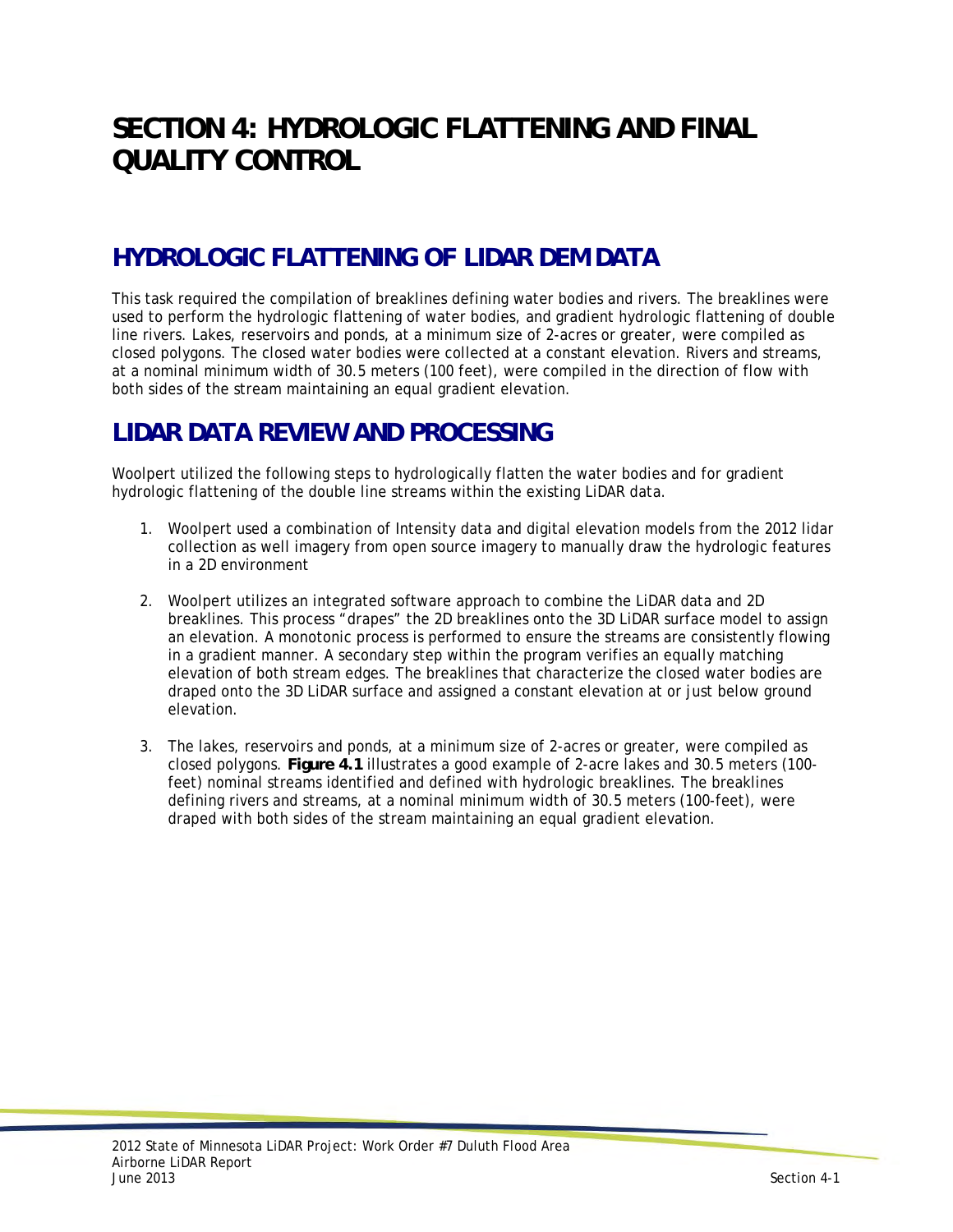



- 4. All ground points were reclassified from inside the hydrologic feature polygons to water, class nine (9).
- 5. All ground points were reclassified from within a 1.5 meter (5-foot) buffer along the hydrologic feature breaklines to buffered ground, class ten (10).
- 6. The LiDAR ground points and hydrologic feature breaklines were used to generate a new digital elevation model (DEM).







**Figure 4.2** reflects a DEM generated from original LiDAR bare earth point data prior to the hydrologic flattening process. Note the "tinning" across the lake surface.

**Figure 4.3** reflects a DEM generated from LiDAR with breaklines compiled to define the hydrologic features. This figure illustrates the results of adding the breaklines to hydrologically flatten the DEM data. Note the smooth appearance of the lake surface in the DEM.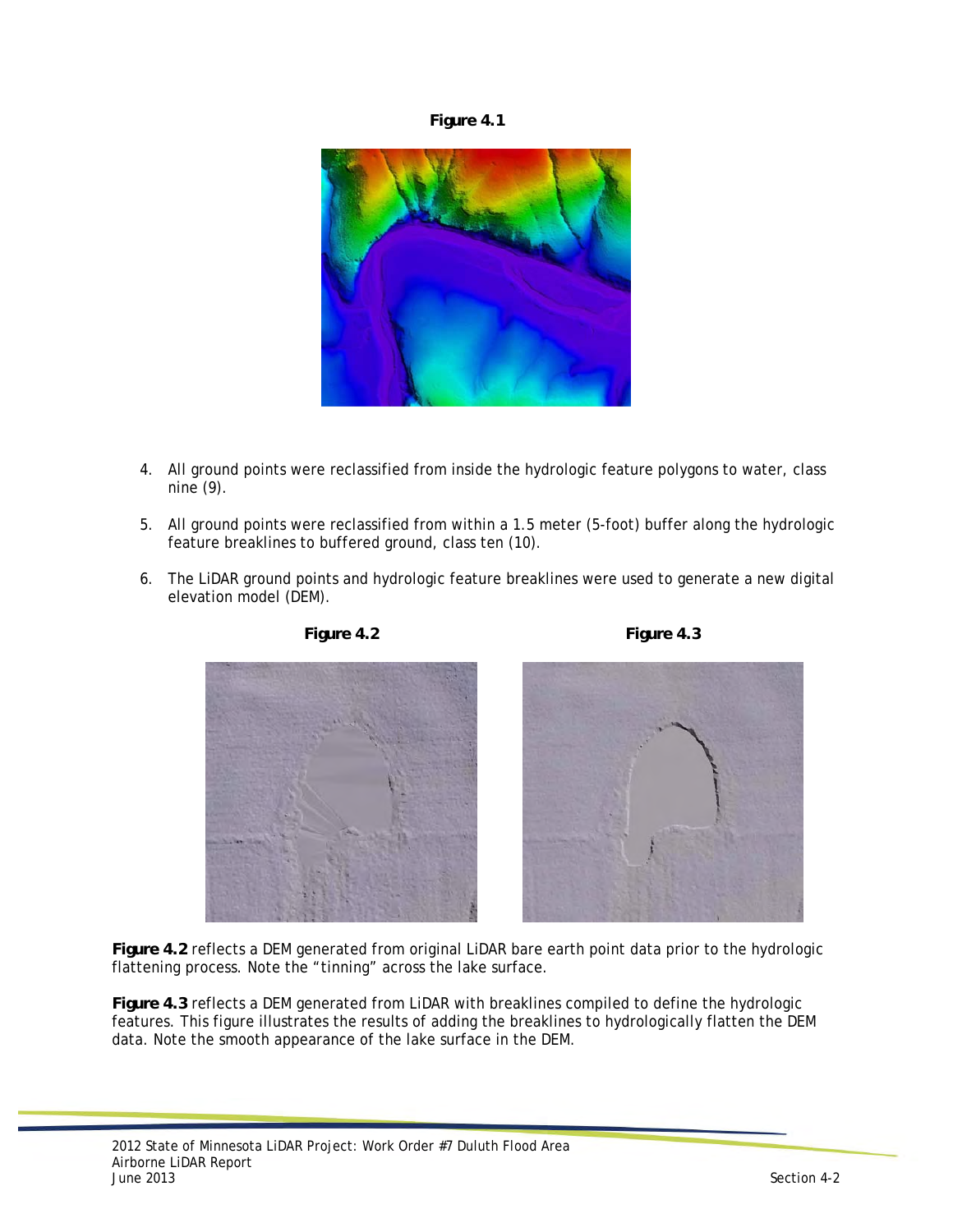Terrascan was used to add the hydrologic breakline vertices and export the lattice models. The hydrologically flattened DEM data was provided to MNDNR in ArcGRID 32-bit FLOAT format at a 1-meter cell size. The final LiDAR data was delivered in a client provided projection tiling format, based on 1:24,000 scale quadrangle tiles.

The hydrologic breaklines compiled as part of the flattening process were provided to the MNDNR as an ESRI Polygon Z shapefile in file geodatabase format.

### **DATA QA/QC**

Initial QA/QC for this task order was performed in Global Mapper v14, by reviewing the grids and hydrologic breakline features.

Edits and corrections were addressed individually by tile. If a water body breakline needed to be adjusted to improve the flattening of the ArcGRID DEM, the area was cross referenced by tile number, corrected accordingly, a new ArcGRID DEM was regenerated and then reviewed in Global Mapper.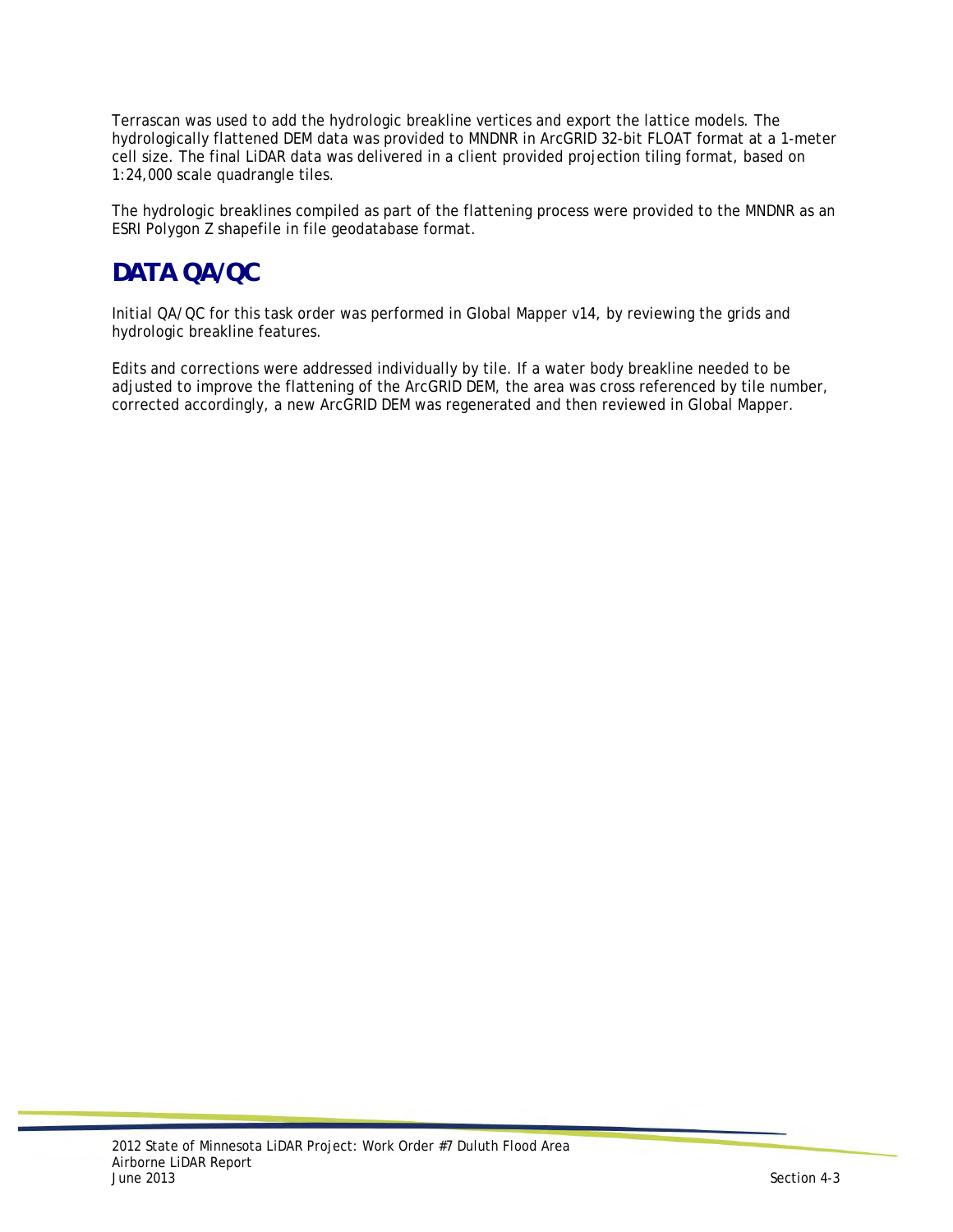# **SECTION 5: FINAL ACCURACY ASSESSMENT**

## **FINAL VERTICAL ACCURACY ASSESSMENT**

The vertical accuracy statistics were calculated by comparison of the LiDAR bare earth points to the ground surveyed QA/QC points.

| Average error             | $-0.007$ | meters |
|---------------------------|----------|--------|
| Minimum error             | $-0.094$ | meters |
| <b>Maximum error</b>      | 0.064    | meters |
| Average magnitude         | 0.029    | meters |
| Root mean square          | 0.036    | meters |
| <b>Standard deviation</b> | 0.037    | meters |

**Table 5.1: Overall Vertical Accuracy Statistics** 

#### **Table 5.2: QA/QC Analysis UTM 15N, NAD83**

| Point ID | Easting      | Northing     | Elevation | Laser     | <b>Dz</b> |
|----------|--------------|--------------|-----------|-----------|-----------|
|          | (UTM meters) | (UTM meters) | (meters)  | Elevation | (meters)  |
|          |              |              |           | (meters)  |           |
| 1002     | 555322.1     | 5142357      | 395.014   | 394.92    | $-0.094$  |
| 1005     | 548134       | 5225874      | 417.77    | 417.81    | 0.04      |
| 1013     | 588236.9     | 5230752      | 469.904   | 469.89    | $-0.014$  |
| 1033     | 529366.3     | 5168429      | 394.246   | 394.26    | 0.014     |
| 1043     | 496280       | 5167504      | 396.711   | 396.68    | $-0.031$  |
| 1044     | 599534.4     | 5208712      | 228.444   | 228.41    | $-0.034$  |
| 1046     | 554678.2     | 5167359      | 190.506   | 190.53    | 0.024     |
| 1054     | 574279.1     | 5247180      | 484.856   | 484.92    | 0.064     |
| 1059     | 551765.2     | 5190082      | 428.999   | 428.97    | $-0.029$  |
| 1062     | 575038.8     | 5206400      | 434.569   | 434.6     | 0.031     |
| 1208     | 535368.1     | 5135762      | 352.176   | 352.14    | $-0.036$  |
| 1211     | 531276.2     | 5222300      | 397.287   | 397.29    | 0.003     |
| 1212     | 550510       | 5202241      | 409.667   | 409.64    | $-0.027$  |
| 2006     | 505748.6     | 5196887      | 384.33    | 384.33    | 0         |
| 6003     | 563036.3     | 5190559      | 429.153   | 429.14    | $-0.013$  |
| 6006     | 582137.3     | 5192569      | 191.401   | 191.4     | $-0.001$  |
| 6010     | 572217.1     | 5175765      | 184.22    | 184.2     | $-0.02$   |
| 6012     | 569037.1     | 5181765      | 186.196   | 186.14    | $-0.056$  |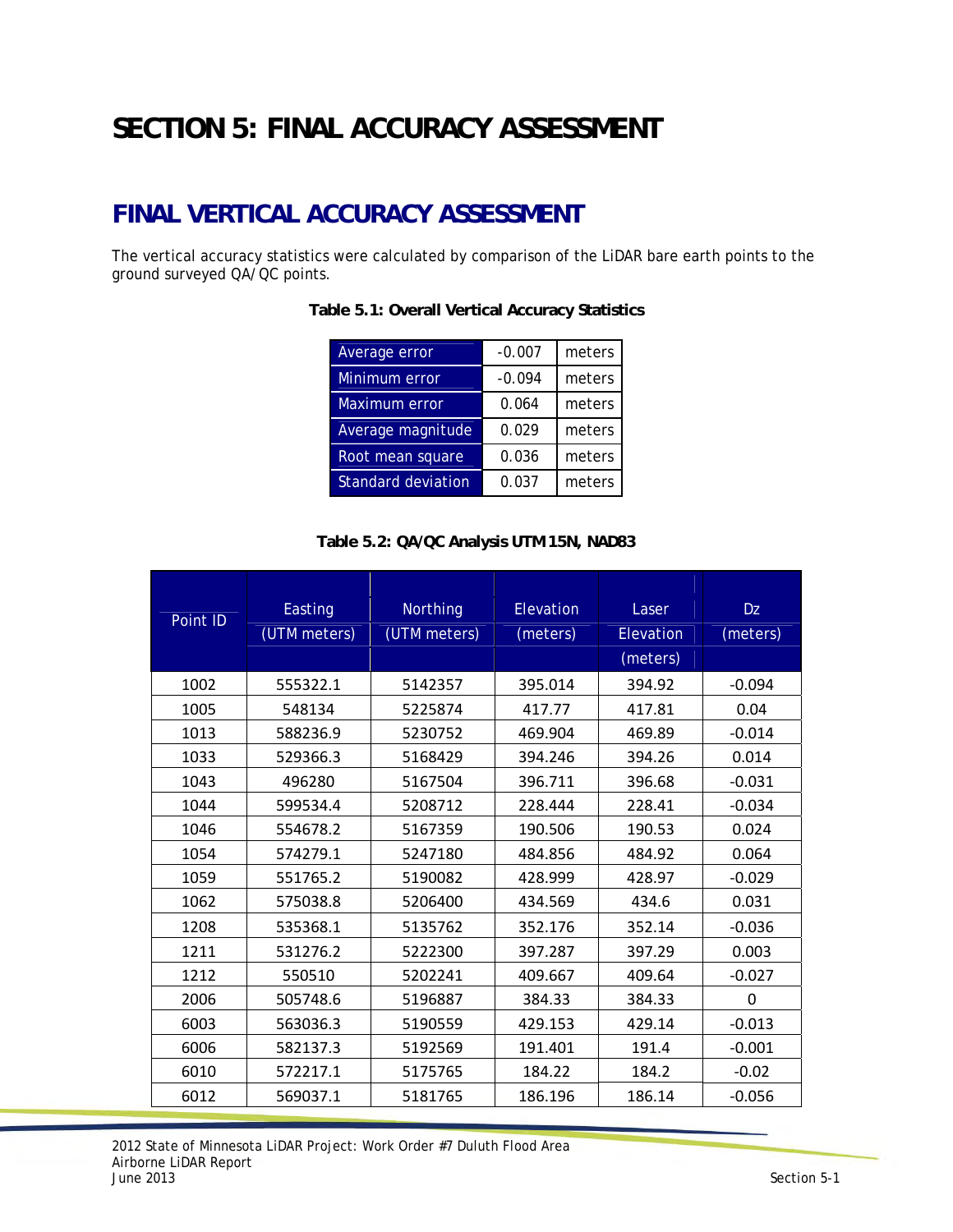| Point ID | Easting<br>(UTM meters) | <b>Northing</b><br>(UTM meters) | <b>Elevation</b><br>(meters) | Laser<br>Elevation<br>(meters) | Dz<br>(meters) |
|----------|-------------------------|---------------------------------|------------------------------|--------------------------------|----------------|
| 6020     | 558267.2                | 5184077                         | 416.649                      | 416.68                         | 0.031          |
| 6021     | 558592.5                | 5177105                         | 381.207                      | 381.22                         | 0.013          |

### **VERTICAL ACCURACY CONCLUSIONS**

 **Data Accuracy**: LAS Swath Fundamental Vertical Accuracy (FVA) Tested 0.071 meters fundamental vertical accuracy at a 95 percent confidence level, derived according to NSSDA, in open terrain using (RMSEz) x 1.96000 Tested against the TIN using independent check points.

| Approved By:                                                             |             |           |              |  |  |
|--------------------------------------------------------------------------|-------------|-----------|--------------|--|--|
| <b>Title</b>                                                             | <b>Name</b> | Signature | Date         |  |  |
| Associate Member<br>LiDAR Specialist<br>Certified Photogrammetrist #1281 | Ojan Xiao   |           | June 5, 2013 |  |  |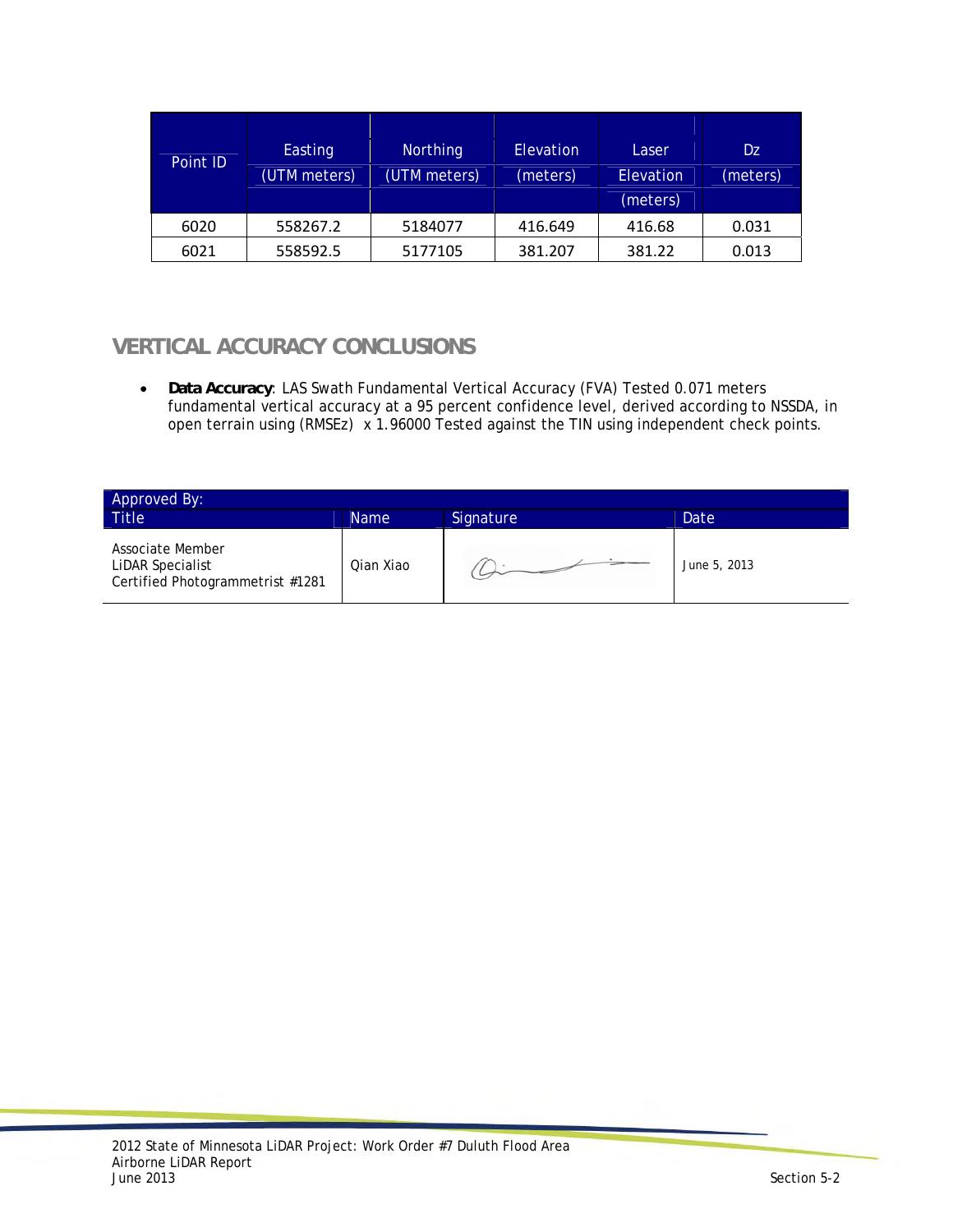# **SECTION 6: FINAL DELIVERABLES**

## **FINAL DELIVERABLES**

The final deliverables are listed below. The final LiDAR data was delivered in a UTM/Meter projection tiling format, based on 1:24,000 scale quadrangle tiles. The tiles were provided with 50 meters of overlap between adjacent tiles and along the project border.

- LAS v1.2 classified point cloud.
- LAS v1.2 raw unclassified point cloud flight line strips no greater than 2GB, per area (Long swaths greater than 2GB will be split into segments).
- Breaklines compiled as part of the hydrologic flattening process were provided as ESRI PolygonZ. These were delivered as part of a file geodatabase.
- ESRI multipoint feature class representing bare earth. These were delivered as part of a file geodatabase.
- 1 meter ArcGrid DEM. These were delivered as part of a file geodatabase.
- FGDC compliant metadata by file in XML format.